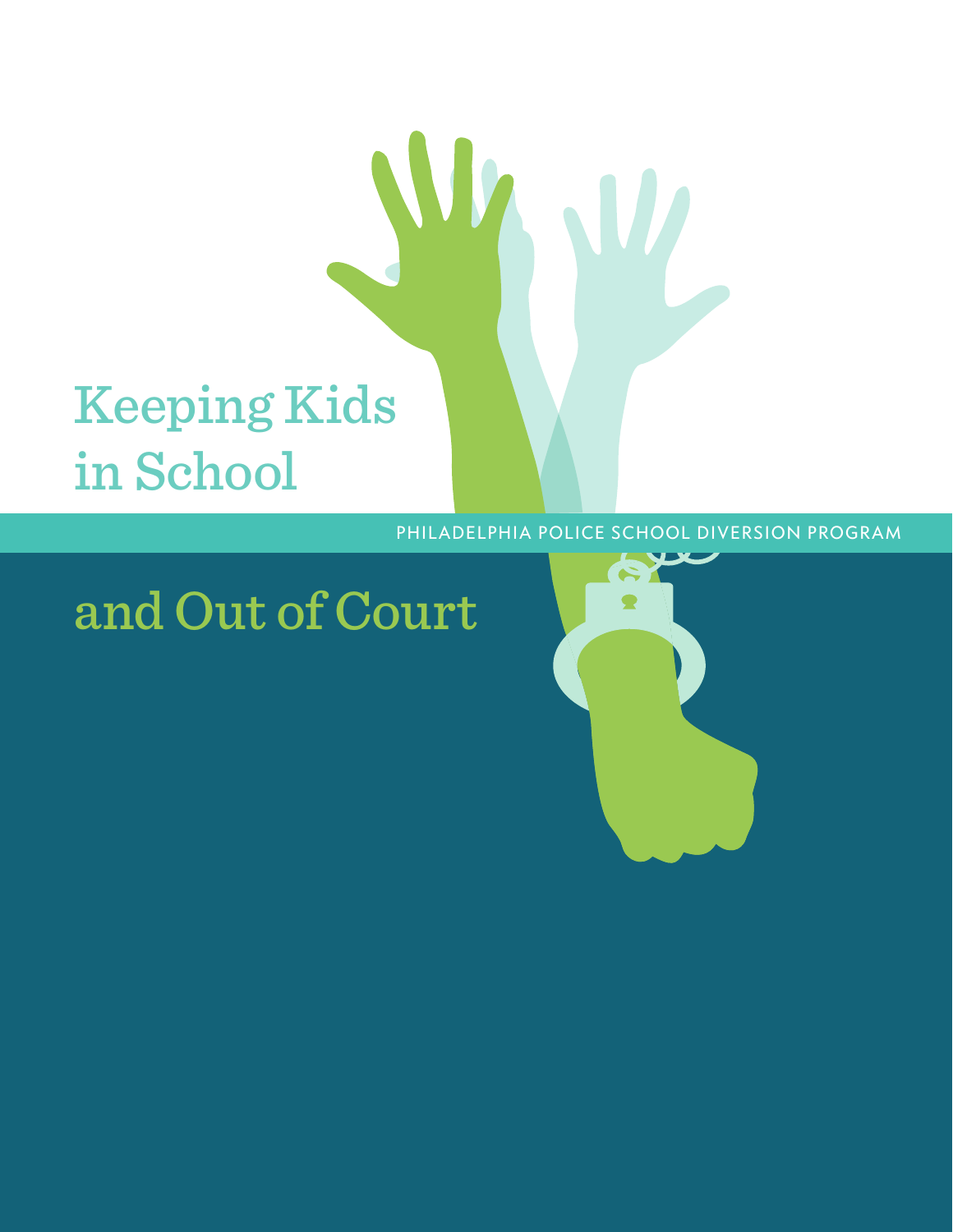## **Children** can't learn if they don't feel safe.

**Teachers** can't teach effectively if there are disruptions, distractions, or threats against them or their students.

Yet zero tolerance policies—the safety procedures used for decades by schools around the nation, including in Philadelphia—have hurt more than they have helped. Thousands of students were pushed into the juvenile justice system, creating a veritable "school-to-prison pipeline." There were nearly 1,600 school-based arrests in Philadelphia during the 2013–2014 school year.

But while the number of arrests skyrocketed, the number of behavioral incidents did not go down.

As in other cities, Philadelphia's policies also resulted in troubling racial disparities, with African-American males arrested at higher rates for similar behaviors and confronted with harsher disciplinary actions, such as suspension and expulsion, than students from other backgrounds.

In 2012, the School District of Philadelphia (SDP) ended its zero tolerance policy in favor of a disciplinary code that emphasized a more individualized approach, giving principals and staff more discretion in their responses to misbehavior.

Then, in spring 2014, the Philadelphia Police Department and the City's Department of Human Services partnered with the SDP to bring a new Police School Diversion Program to the schools. As an alternative to arrest, professionals intervene with a range of social services and counseling for students—and, crucially, their parents or caregivers when children first get into trouble. Collaborating partners include Family Court, the District Attorney's Office, the Department of Behavioral Health, and the Defender Association of Philadelphia.

In 2014–2015, its first academic year, the Police School Diversion Program already demonstrated great success: arrests are down 54 percent, and hundreds of young people and their families have been afforded an opportunity to turn their lives around. Importantly, a reduction in the number of school-based behavioral incidents accompanied this reduction in arrest rates in Philadelphia schools—there were 1,051 fewer behavioral incidents than in the previous school year.

**Principals, staff, and SDP police officers are essential to making this potential model successful.**

Within the first year of the Diversion Program, not only did the number of arrests drop by 54%, but there were 1,051 fewer behavioral incidents in SDP schools.

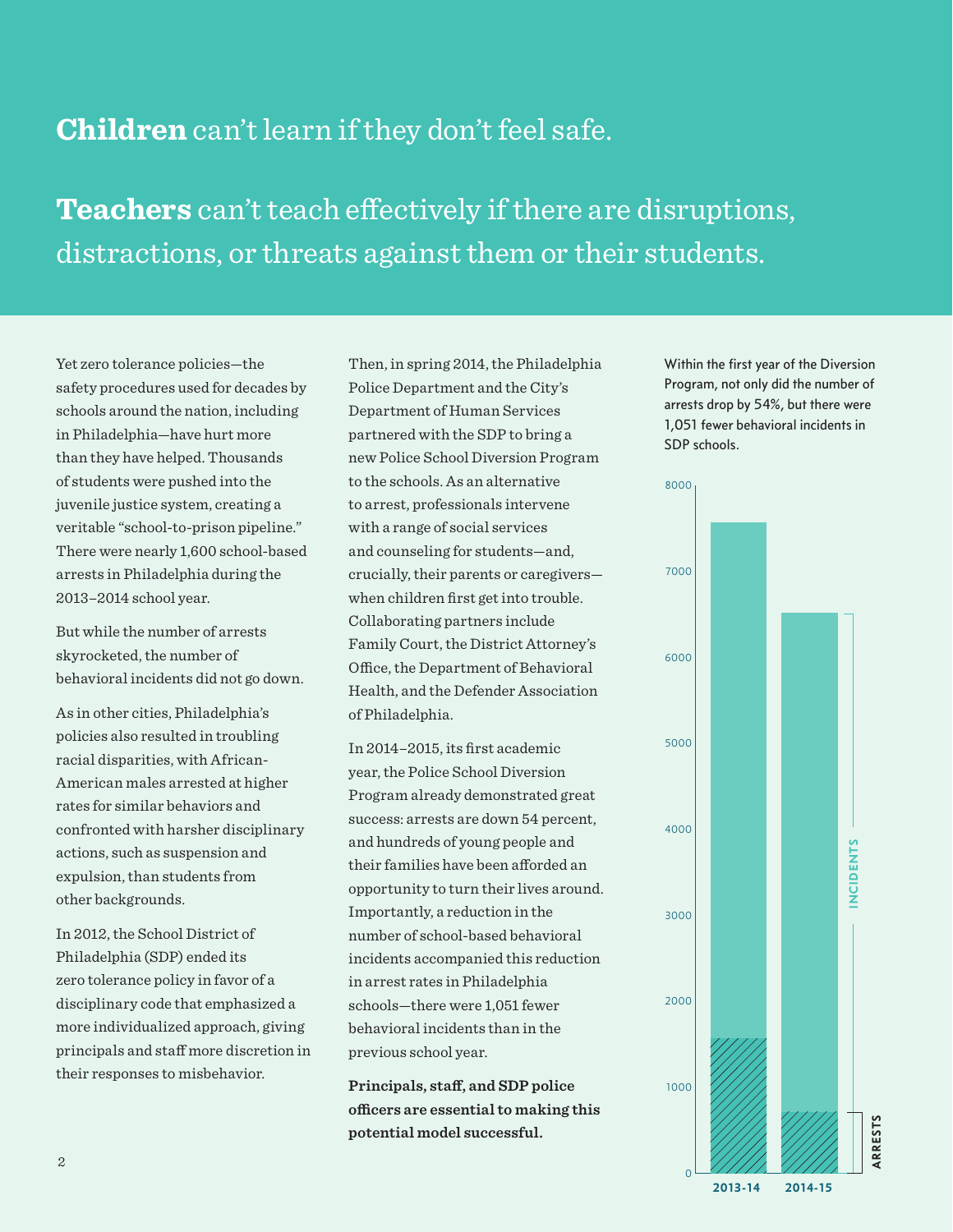### WHY DEVELOP A POLICE SCHOOL DIVERSION PROGRAM?

The zero tolerance policy enforced in the SDP from 2002 to 2011 mandated predetermined punishments for certain school infractions, regardless of the reasons for the behavior. For example, possession of anything that could conceivably be used as a weapon was punished with arrest. It didn't matter whether the "weapon" was a pair of scissors mistakenly left in a backpack or a loaded gun brought to school on purpose.

The one-size fits all response of zero tolerance policies disregards the fact that thousands of students in the SDP have been deeply affected by traumatic events in their homes or neighborhoods. Many have experienced poverty, hunger, unstable family lives, and street violence. One estimate from the Philadelphia-based Education Law Center indicated that two out of every three of Philadelphia's 142,000 public school students have experienced trauma.

Furthermore, recent census data shows that more than 1/3 of all youth in Philadelphia live in poverty. As a result, many children come to school with heightened fight or flight responses, putting them on edge and increasing perceptions of threat, feelings that may be accompanied by a sense of hopelessness. These children face very real threats in their neighborhoods, which may lead them to bring pepper spray, for example, so that they can feel safe on their way to and from school.

Surveys find a disturbing percentage of Philadelphia students with suicidal thoughts (14.1 percent) and actions (11.2 percent).

Such children need to feel supported and safe in a positive school setting, not pushed away, isolated, and rejected. Research now shows that seeking to prevent misbehavior with the threat of serious consequences may lead to children's fear and isolation, causing more acting out.

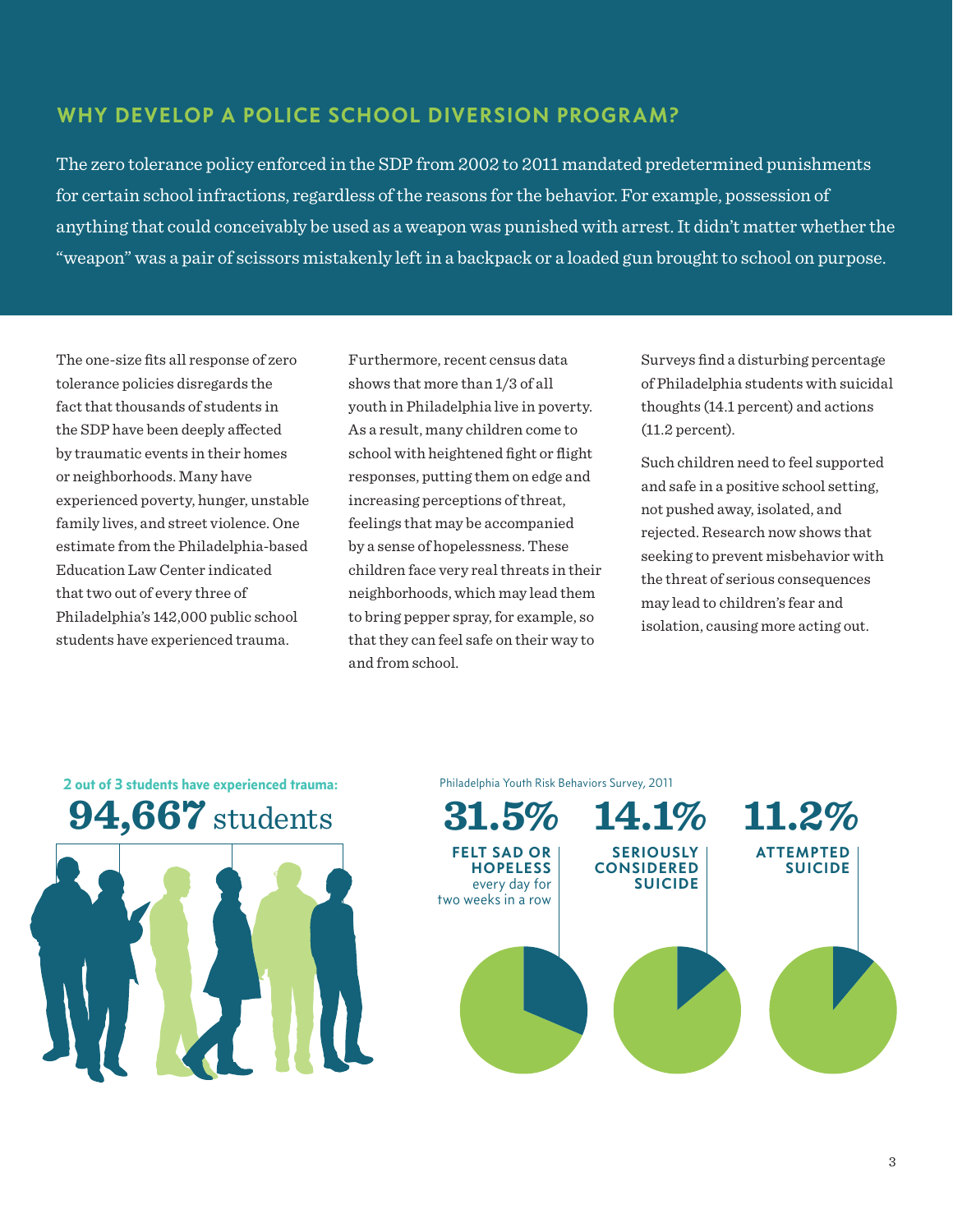## PRIVACY

Certain juvenile records and juvenile court proceedings are open and available to the public.

MILITARY A juvenile arrest may affect a young person's ability to enlist in the military.

> **FINES** The child must pay fines and court costs and may be required to pay restitution.

\$

## IMMIGRATION

A juvenile record can affect a child's immigration status.

A child may be expelled from school for certain offenses, and information about delinquency judgments will be sent to the next school in which he or she enrolls.

## EXPULSION conviction as an adult.

SENTENCING A juvenile record for certain offenses can significantly affect sentencing for a criminal

## **DAIDAI**

DNA A child adjudicated of a felony offense and some misdemeanor offenses is required to submit a DNA sample to the State DNA Data Base.

#### A JUVENILE RECORD DOES NOT DISAPPEAR WHEN A CHILD TURNS 18 OR 21

**CONSEQUENCES** OF A JUVENILE ARREST

Consider the experience of being arrested in school: students are handcuffed, removed from school, transported to the police station, fingerprinted, photographed, and held for processing for up to six hours. The trauma of the arrest process can be devastating, and the collateral consequences of a juvenile record can extend into adulthood, potentially affecting future employment and creating other obstacles to success.

While a juvenile arrest is not equal to an adult conviction, it is often treated like one. Contrary to what most people believe, a juvenile record does not disappear when a child turns 18 or 21. It can affect a child's opportunities for the rest of his or her life.

Being arrested can make it even more difficult for children to cope with the challenges they already face. Being removed from school increases students' chances of dropping out or failing to graduate on time—and increases the risk of future delinquent behaviors. Missing school weakens academic performance and, often, these misbehaving students are the very ones who are already struggling academically. Students miss the positive adult guidance that school provides. And an arrest can undermine students' trust in adults.

The need for trauma-informed programs that take into account the damaging consequences of juvenile arrest has become obvious. It is in the best interest of students, as well as the school and community members, to handle low-level misdemeanor delinquent acts without arrest.

Further, the Police School Diversion Program aligns with Philadelphia's participation in President Obama's My Brother's Keeper Initiative which ensures that boys and young men of color, who are disproportionately affected by harsh disciplinary practices, are supported and provided the opportunity to succeed.

**By providing community-based social services to students as an alternative to arrest, the Police School Diversion Program can address young people's needs while keeping them out of the justice system, thereby increasing their chances of staying in school and reducing the risk of future misbehavior.**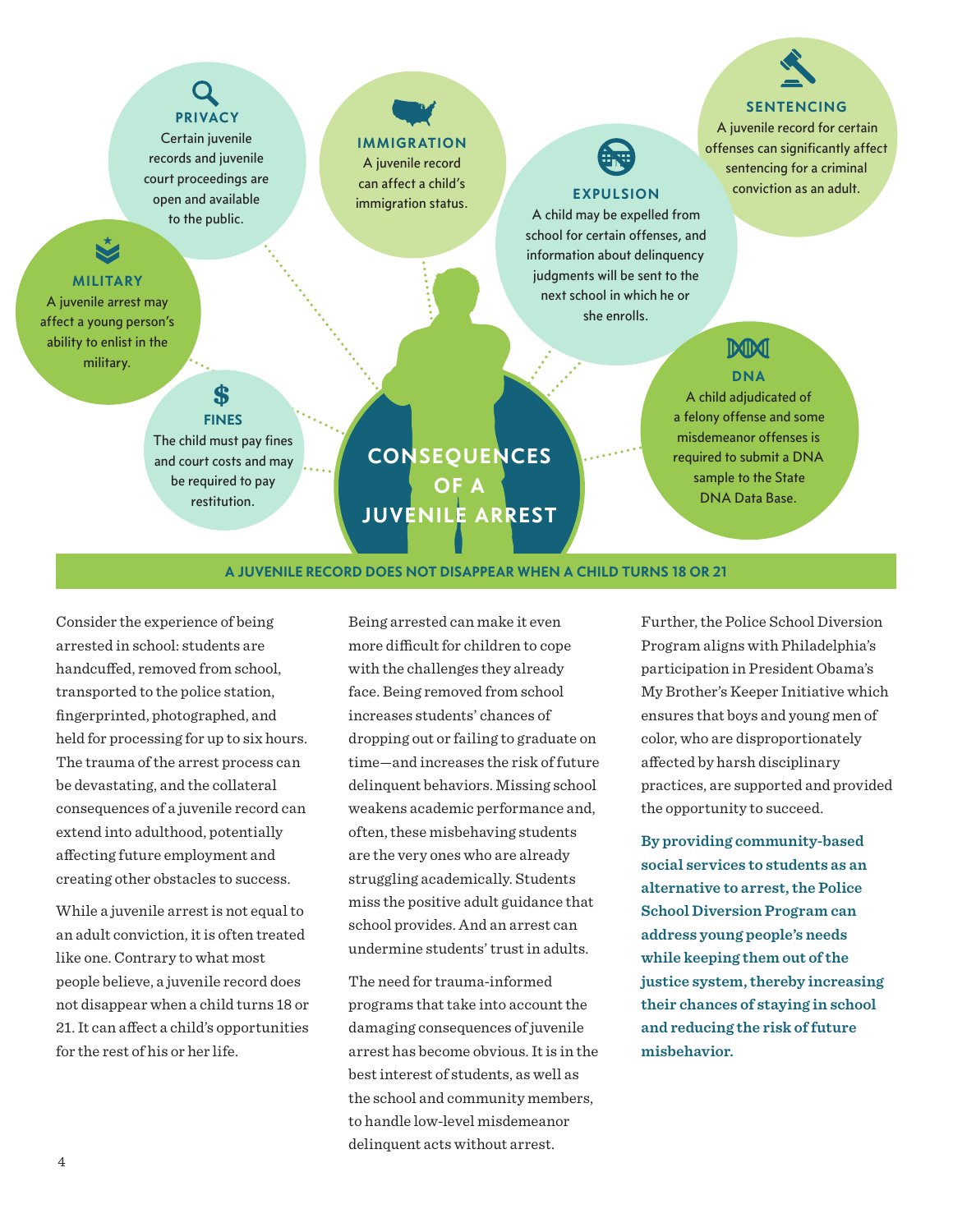### HOW DOES THE POLICE SCHOOL DIVERSION PROGRAM WORK?

The Police School Diversion Program is open to students who are at least ten years old, who have no previous delinquency adjudications and are not currently under juvenile probation supervision, and who are involved in low-level summary or misdemeanor delinquent offenses, such as marijuana possession, fighting, disruptions, graffiti, bullying, threats, or possession of certain items that could be used as weapons.

Participation in the Police School Diversion Program is not available to students accused of high-level offenses, such as drug dealing, gun possession, sexual assault, or arson.

Administering the Police School Diversion Program is a cooperative effort by Philadelphia's child-serving agencies, including principals, teachers, and staff from Philadelphia's 214 public schools; the Philadelphia Police Department (PPD), including 320 SDP police officers and 84 specially trained PPD school police officers; the Juvenile Justice Services Division of the City's Department of Human Services, including social workers and staff, as well as community-based service providers; and Philadelphia's other juvenile justice system agencies.

With the Police School Diversion Program, qualifying students are not arrested, but rather diverted to prevention services to meet their underlying needs.

DHS's community-based Intensive Prevention Services (IPS) providers work with the youth and families to prevent truancy, to steer youth away from delinquency by offering positive role models, improve school performance, enhance life and social skills and in many cases help family relationships through individual/family counseling and constructive activities.

DHS IPS Providers and their service areas include: West/South West Overbrook; South Philadelphia; Germantown/Mt. Airy; North Philadelphia; Kensington/Frankford; and Northeast Philadelphia.

#### ONE STUDENT'S STORY

In the fall of 2014, an academically gifted 17-year-old North Philadelphia girl was caught with a small amount of marijuana in her school backpack—and she could have been arrested for drug possession. Had she entered the justice system as a result, she would have been torn from her family and community, and might have been damaged beyond repair.

But she did not enter the system. The Philadelphia Police Department school officer and a dedicated social worker at the Department of Human Services saw that this girl had been struggling as her parents went through a rocky divorce. The social worker understood how she could be led into thinking that marijuana would ease her anguish.

So the social worker, along with a school district police officer and Philadelphia Police Department school officers, enrolled the girl in the Philadelphia Police School Diversion Program. She was not arrested. And this past June, she received her high-school diploma. This fall, she'll be a college freshman.

#### A COOPERATIVE **EFFORT**

Multiple entities work together to ensure the success of the Police School Diversion Program.

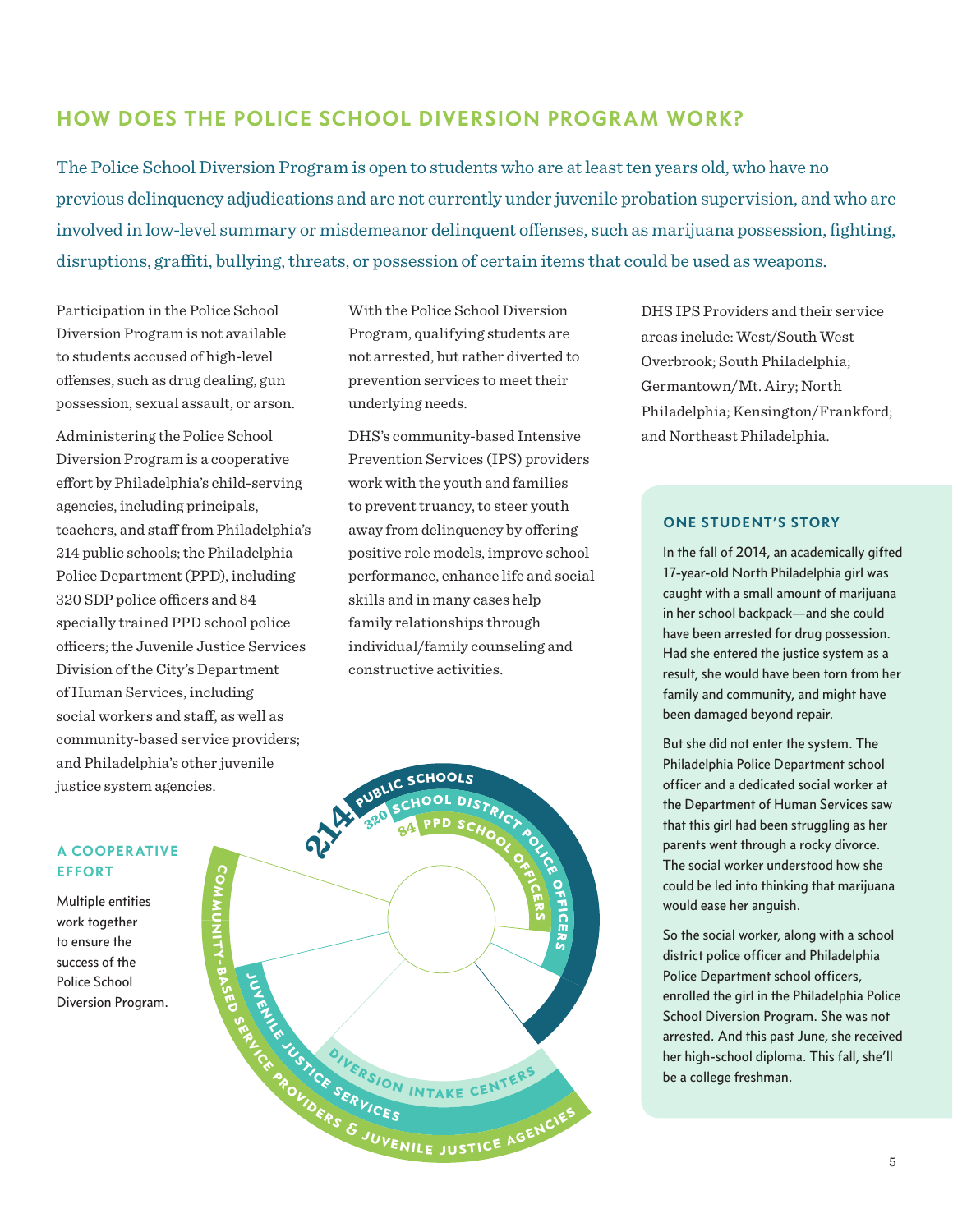## THE DIVERSION PROGRAM

## STEP BY STEP

When a student has been involved in a behavioral incident or "delinquent act:"



The principal or the school police officer contacts the PPD school police officer.

2 **POLICE** 

The PPD school police officer comes to the school and reviews the case, talking to any adults involved, including the child's teacher, counselor, principal, or SDP police officer.

PPD: Philadelphia Police Department SDP: School District of Philadelphia



NO HISTORY OF OFFENSES

STUDENT HAS A RECORD

#### LOW-LEVEL SUMMARY OR MISDEMEANOR DELINQUENT OFFENSE

The PPD school police officer contacts the Diversion Intake Center to determine if the student has a previous delinquency finding or delinquency diversion or is currently under juvenile probation supervision. If the student has a record,<br>
he or she is arrested.

#### HIGH-LEVEL OFFENSE

The student goes through the arrest process: he or she is handcuffed, taken to police headquarters, fingerprinted, photographed, detained for a maximum of six hours, and assigned a police identification number that stays with the student into adulthood.

### EXTRA HELP

As part of the Police School Diversion Program, the Good Shepherd Mediation Program is providing training to school principals in conflict resolution and mediation to strengthen their skills in de-escalating tension within schools and facilitating more successful outcomes when working with PPD school police officers, SDP police officers, families, and other interested parties. PPD school police officers and SDP police officers have received similar training.

In addition, groups of students involved in altercations or behavioral incidents can be referred to the Police School Diversion Program. Those cases are handled by Good Shepherd using the principles of restorative justice so that the students themselves can have the opportunity to repair the harm they caused.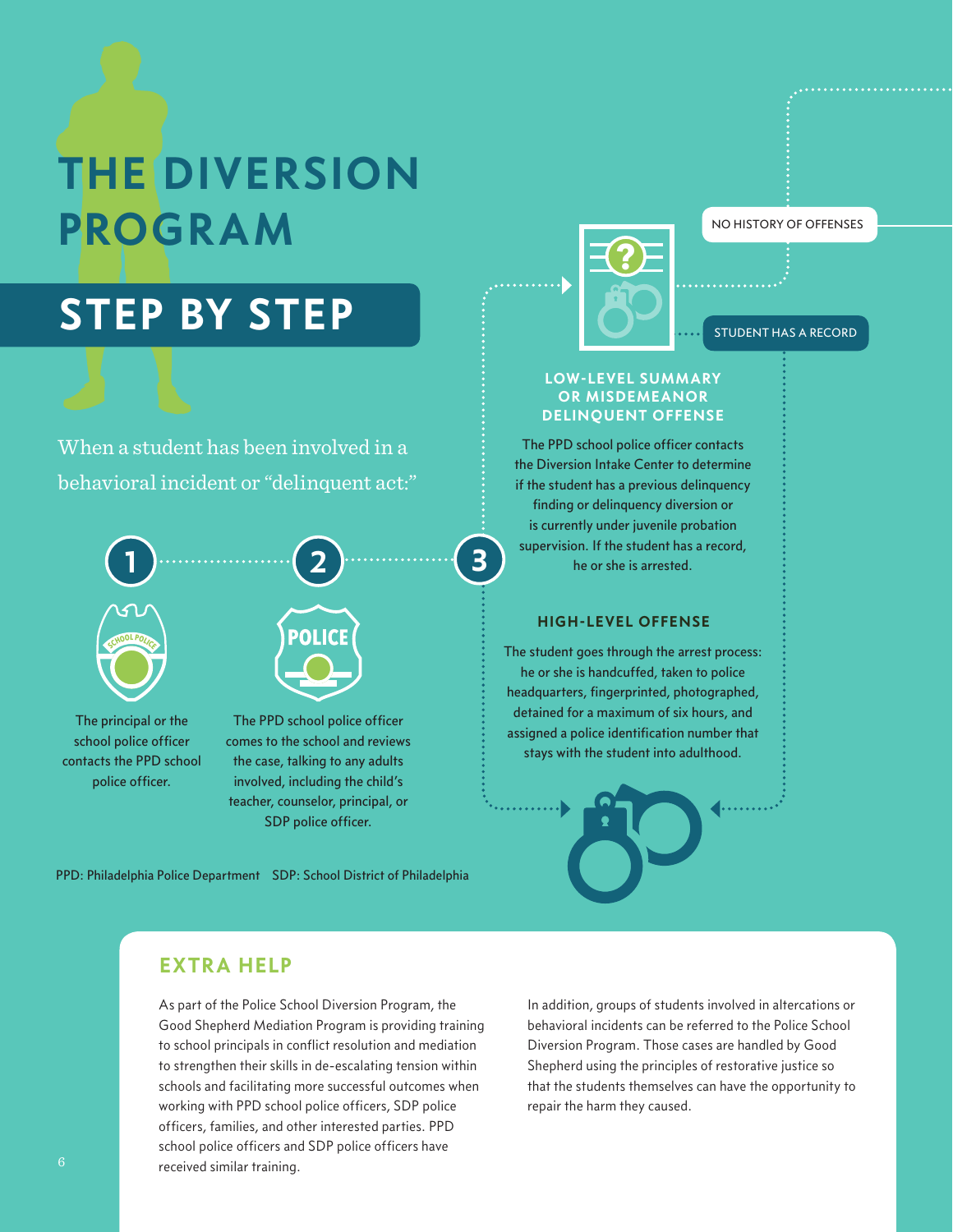*If the student has no such juvenile justice history, the student may return to class while arrangements are made for him or her to be given the opportunity to enter the Police School Diversion Program. The principal and school administrators can continue to make independent school disciplinary decisions.*



4

Within 72 hours, a social worker from the City's Department of Human Services visits the student's home and speaks with both the student and the parent/caregiver.

As part of the interview, the social worker asks questions to help identify underlying issues that may be influencing the student's conduct: the student's level of alienation from others, rebelliousness, friends involved in delinquent behavior, bullying (either being bullied by others or acting as a bully), whether a parent/caregiver is incarcerated, the parent's/ caregiver's general attitudes toward the problem behaviors, and the parent's/caregiver's or student's use of alcohol or drugs.

In addition, the social worker tries to identify other issues that may be affecting the student's attitude or behavior. These can include:

- THE PHYSICAL ENVIRONMENT, such as access to sufficient food and clothing, stable housing, and sufficient heat and cooling.
- PSYCHOLOGICAL ISSUES such as family conflicts; social or educational issues that may impact the student's life at school; or parental issues, like unemployment or legal problems.
- HEALTH ISSUES in the family such as illness or disability.

With this information, the social worker determines whether a referral for prevention services is appropriate. The social worker explains the terms and conditions of the Police School Diversion Program as well as its value to the student and parent/caregiver. Nonetheless, the program is voluntary. If either the student or the parent/ caregiver chooses not to participate, the Philadelphia Police come out to explain the collateral consequences. However, nearly all students and parents/ caregivers accept the services.



5 6 7

**DHS IPS**

**ACADEMIC SUPPORT SOCIAL & EMOTIONAL COMPETENCY BUILDING MENTORING RECREATION WORK READY PROGRAMMING COMMUNITY SERVICE/ENGAGEMENT PARENTAL INVOLVEMENT**

The Intensive Prevention Services provider assigns a case manager to the youth and family and schedules services. Throughout the process, professionals work together to coordinate assessment and support, as well as follow-up.

Over the course of a family's participation, a social worker visits the home at least twice each month for up to a year and stays in contact with school officials.